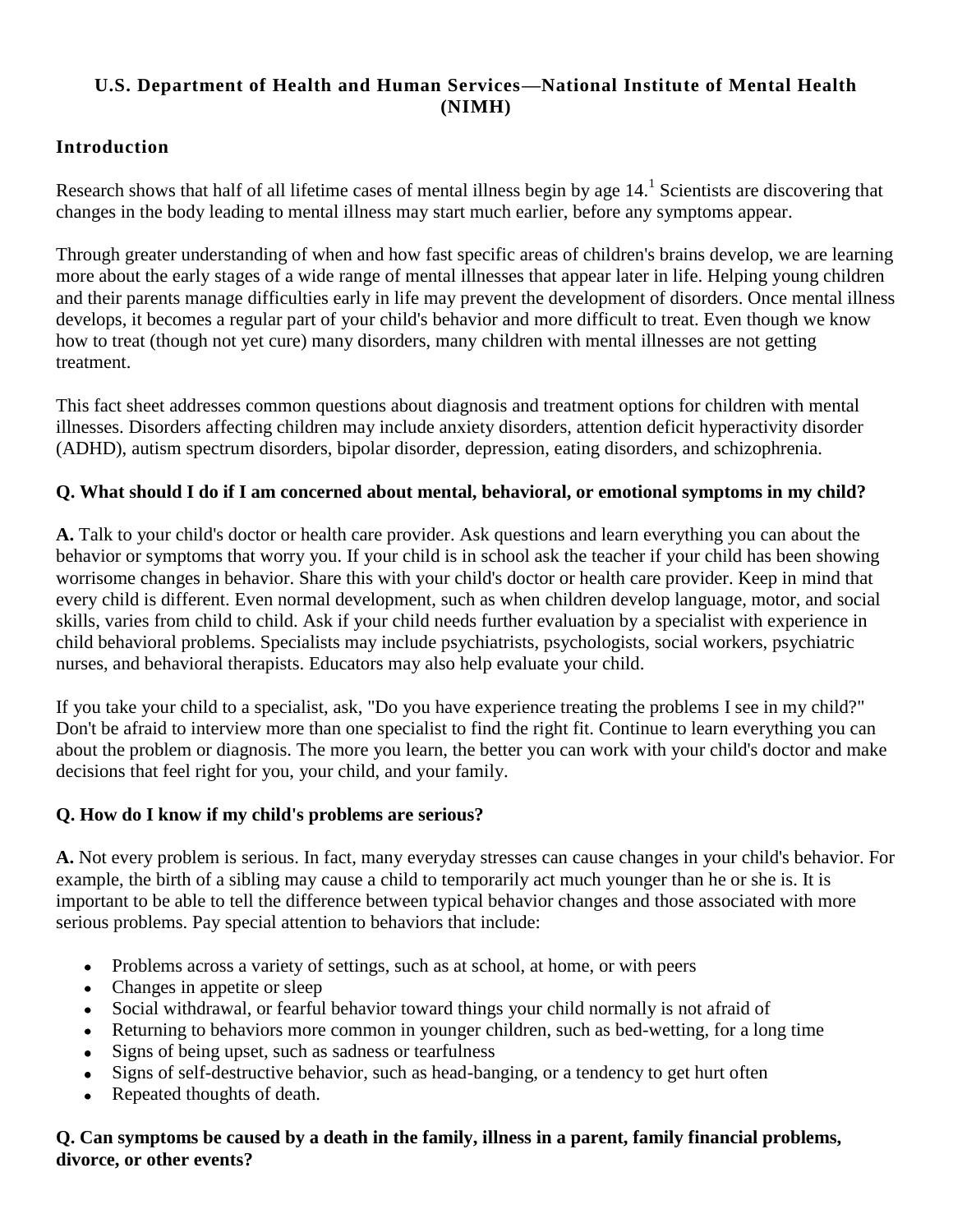**A.** Yes. Every member of a family is affected by tragedy or extreme stress, even the youngest child. It's normal for stress to cause a child to be upset. Remember this if you see mental, emotional, or behavioral symptoms in your child. If it takes more than one month for your child to get used to a situation, or if your child has severe reactions, talk to your child's doctor.

Check your child's response to stress. Take note if he or she gets better with time or if professional care is needed. Stressful events are challenging, but they give you a chance to teach your child important ways to cope.

## **Q. How are mental illnesses diagnosed in young children?**

**A.** Just like adults, children with mental illness are diagnosed after a doctor or mental health specialist carefully observes signs and symptoms. Some primary care physicians can diagnose your child themselves, but many will send you to a specialist who can diagnose and treat children.

Before diagnosing a mental illness, the doctor or specialist tries to rule out other possible causes for your child's behavior. The doctor will:

- Take a history of any important medical problems
- Take a history of the problem how long you have seen the problem as well as a history of your child's development
- Take a family history of mental disorders
- Ask if the child has experienced physical or psychological traumas, such as a natural disaster, or situations that may cause stress, such as a death in the family
- Consider reports from parents and other caretakers or teachers.  $\bullet$

Very young children often cannot express their thoughts and feelings, so making a diagnosis can be challenging. The signs of a mental illness in a young child may be quite different from those in an older child or adult.

As parents and caregivers know, children are constantly changing and growing. Diagnosis and treatment must be viewed with these changes in mind. While some problems are short-lived and don't need treatment, others are ongoing and may be very serious. In either case, more information will help you understand treatment choices and manage the disorder or problem most effectively.

While diagnosing mental health problems in young children can be challenging, it is important. A diagnosis can be used to guide treatment and link your child's care to research on children with similar problems.

## **Q. Will my child get better with time?**

**A.** Some children get better with time. But other children need ongoing professional help. Talk to your child's doctor or specialist about problems that are severe, continuous, and affect daily activities. Also, don't delay seeking help. Treatment may produce better results if started early.

## **Q. Are there treatment options for children?**

**A.** Yes. Once a diagnosis is made, your child's specialist will recommend a specific treatment. It is important to understand the various treatment choices, which often include psychotherapy or medication. Talk about the options with a health care professional who has experience treating the illness observed in your child. Some treatment choices have been studied experimentally, and other treatments are a part of health care practice. In addition, not every community has every type of service or program.

## **Q. What are psychotropic medications?**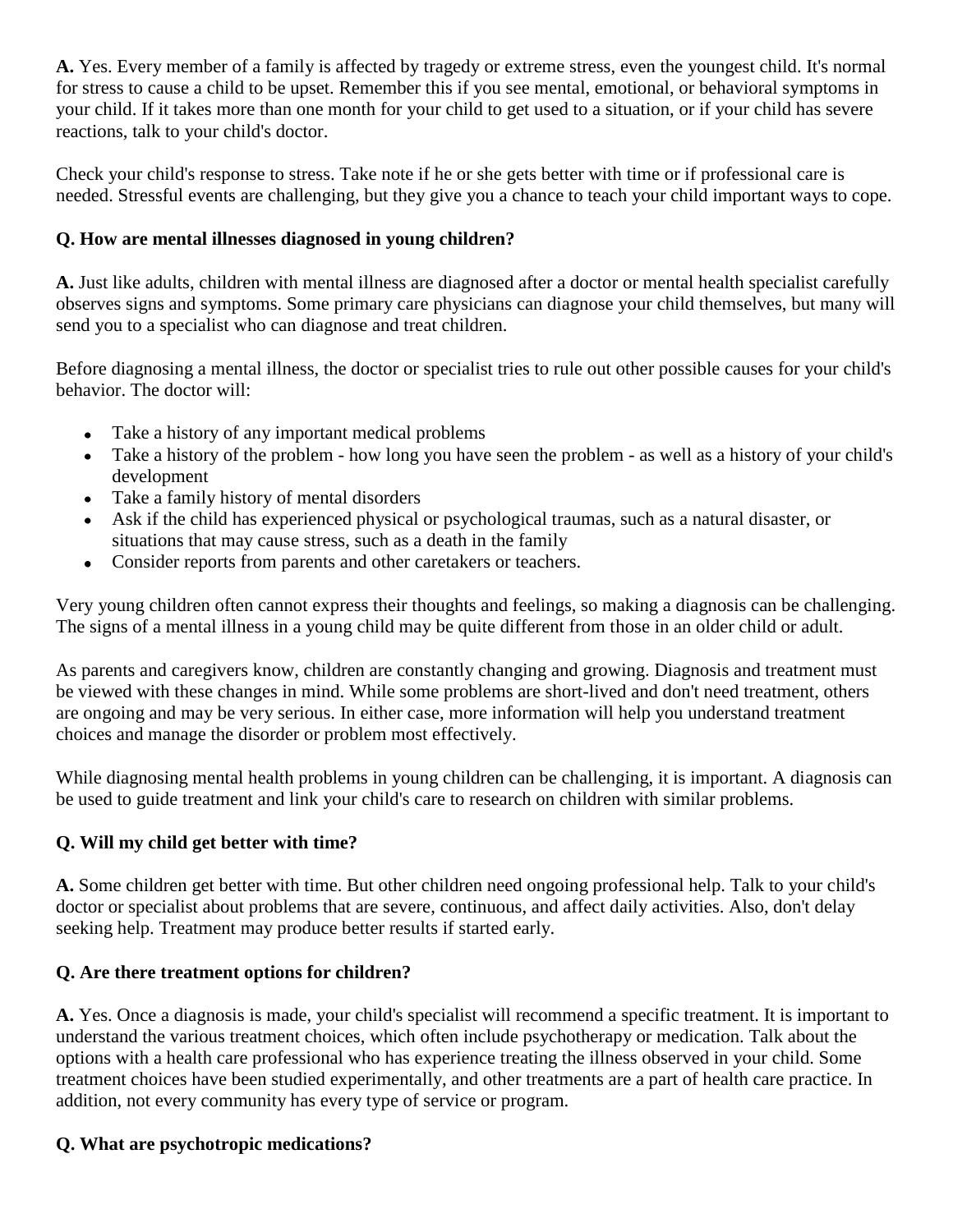**A.** Psychotropic medications are substances that affect brain chemicals related to mood and behavior. In recent years, research has been conducted to understand the benefits and risks of using psychotropics in children. Still, more needs to be learned about the effects of psychotropics, especially in children under six years of age. While researchers are trying to clarify how early treatment affects a growing body, families and doctors should weigh the benefits and risks of medication. Each child has individual needs, and **each child needs to be monitored closely while taking medications**.

## **Q. Are there treatments other than medications?**

**A.** Yes. Psychosocial therapies can be very effective alone and in combination with medications. Psychosocial therapies are also called "talk therapies" or "behavioral therapy," and they help people with mental illness change behavior. Therapies that teach parents and children coping strategies can also be effective.<sup>2</sup>

[Cognitive behavioral therapy \(CBT\)](http://www.nimh.nih.gov/health/topics/psychotherapies/index.shtml) is a type of psychotherapy that can be used with children. It has been widely studied and is an effective treatment for a number of conditions, such as depression, obsessivecompulsive disorder, and social anxiety. A person in CBT learns to change distorted thinking patterns and unhealthy behavior. Children can receive CBT with or without their parents, as well as in a group setting. CBT can be adapted to fit the needs of each child. It is especially useful when treating [anxiety disorders.](http://www.nimh.nih.gov/health/topics/anxiety-disorders/index.shtml)<sup>3</sup>

Additionally, therapies for ADHD are numerous and include behavioral parent training and behavioral classroom management. Visit the NIMH Web site for more information about therapies for [ADHD.](http://www.nimh.nih.gov/health/topics/attention-deficit-hyperactivity-disorder-adhd/index.shtml)

Some children benefit from a combination of different psychosocial approaches. An example is behavioral parent management training in combination with CBT for the child. In other cases, a combination of medication and psychosocial therapies may be most effective. Psychosocial therapies often take time, effort, and patience. However, sometimes children learn new skills that may have positive long-term benefits.

More information about treatment choices can be found in the [psychotherapies](http://www.nimh.nih.gov/health/topics/psychotherapies/index.shtml) and [medications](http://www.nimh.nih.gov/health/publications/mental-health-medications/index.shtml) sections of the NIMH Web site.

## **Q. When is it a good idea to use psychotropic medications in young children?**

**A.** When the benefits of treatment outweigh the risks, psychotropic medications may be prescribed. Some children need medication to manage severe and difficult problems. Without treatment, these children would suffer serious or dangerous consequences. In addition, psychosocial treatments may not always be effective by themselves. In some instances, however, they can be quite effective when combined with medication.

Ask your doctor questions about the risks of starting and continuing your child on these medications. Learn everything you can about the medications prescribed for your child. Learn about possible side effects, some of which may be harmful. Know what a particular treatment is supposed to do. For example, will it change a specific behavior? If you do not see these changes while your child is taking the medication, talk to his or her doctor. Also, discuss the risks of stopping your child's medication with your doctor.

## **Q. Does medication affect young children differently than older children or adults?**

**A.** Yes. Young children handle medications differently than older children and adults. The brains of young children change and develop rapidly. Studies have found that developing brains can be very sensitive to medications. There are also developmental differences in how children metabolize - how their bodies process medications. Therefore, doctors should carefully consider the dosage or how much medication to give each child. Much more research is needed to determine the effects and benefits of medications in children of all ages. But keep in mind that serious untreated mental disorders themselves can harm brain development.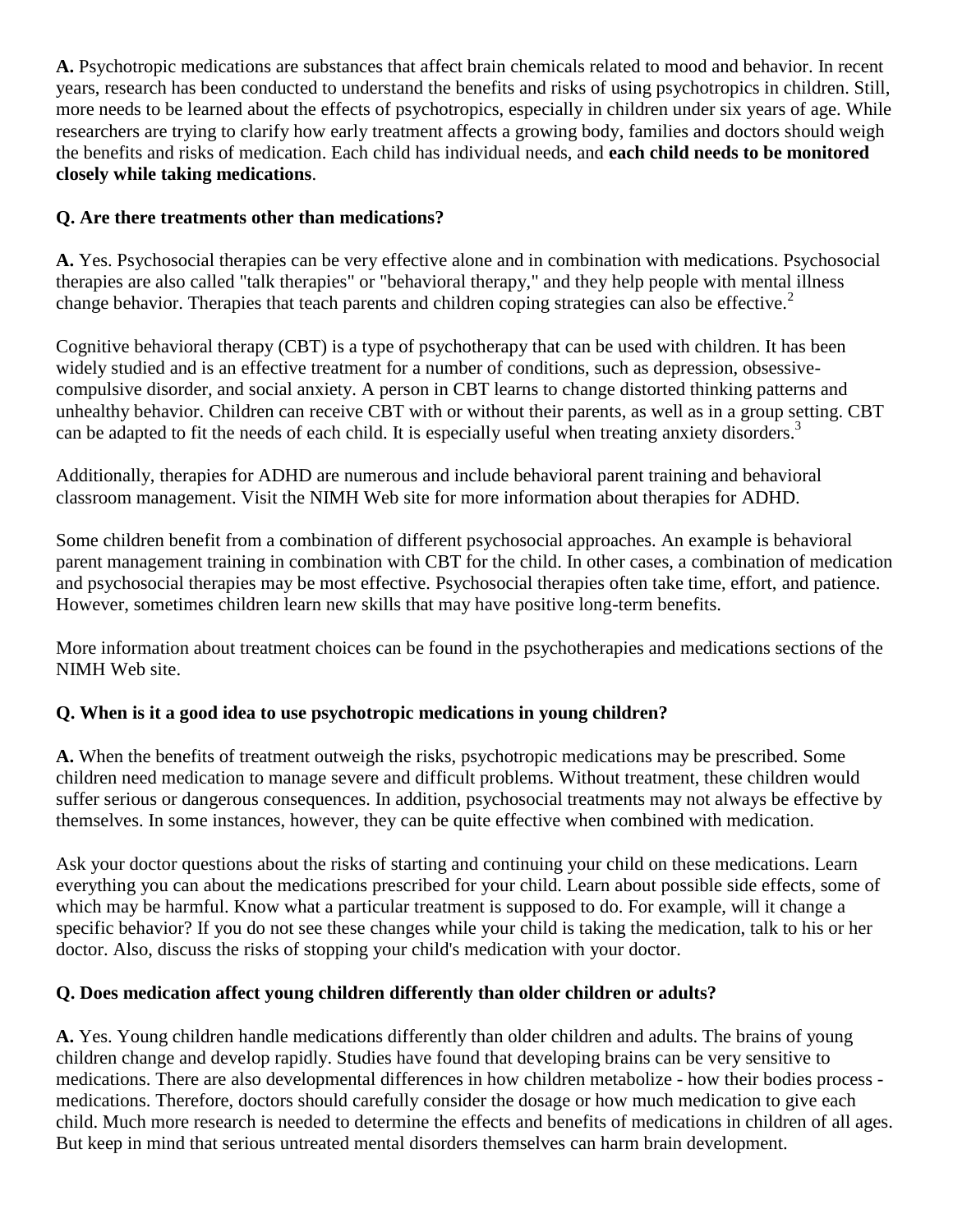Also, it is important to avoid drug interactions. If your child takes medicine for asthma or cold symptoms, talk to your doctor or pharmacist. Drug interactions could cause medications to not work as intended or lead to serious side effects.

## **Q. How should medication be included in an overall treatment plan?**

**A.** Medication should be used with other treatments. It should not be the only treatment. Consider other services, such as family therapy, family support services, educational classes, and behavior management techniques. If your child's doctor prescribes medication, he or she should evaluate your child regularly to make sure the medication is working. Children need treatment plans tailored to their individual problems and needs.

#### **Q. What medications are used for which kinds of childhood mental disorders?**

**A.** Psychotropic medications include stimulants, antidepressants, anti-anxiety medications, antipsychotics, and mood stabilizers. Dosages approved by the U.S. Food and Drug Administration (FDA) for use in children depend on body weight and age. [NIMH's medications booklet](http://www.nimh.nih.gov/health/publications/mental-health-medications/index.shtml) describes the types of psychotropic medications and includes a chart that lists the ages for which each medication is FDA-approved. See the [FDA Web site](http://www.fda.gov/) for the latest information on medication approvals, warnings, and patient information guides.

### **Q. What does it mean if a medication is specifically approved for use in children?**

**A.** When the FDA approves a medication, it means the drug manufacturer provided the agency with information showing the medication is safe and effective in a particular group of people. Based on this information, the drug's label lists proper dosage, potential side effects, and approved age. Medications approved for children follow these guidelines.

Many psychotropic medications have not been studied in children, which mean they have not been approved by the FDA for use in children. But doctors may prescribe medications as they feel appropriate, even if those uses are not included on the label. This is called "off-label" use. Research shows that off-label use of some medications works well in some children. Other medications need more study in children. In particular, the use of most psychotropic medications has not been adequately studied in preschoolers.

More studies in children are needed before we can fully know the appropriate dosages, how a medication works in children, and what effects a medication might have on learning and development.

## **Q. Why haven't many medications been tested in children?**

**A.** In the past, medications were seldom studied in children because mental illness was not recognized in childhood. Also, there were ethical concerns about involving children in research. This led to a lack of knowledge about the best treatments for children. In clinical settings today, children with mental or behavioral disorders are being prescribed medications at increasingly early ages. The FDA has been urging that medications be appropriately studied in children, and Congress passed legislation in 1997 offering incentives to drug manufacturers to carry out such testing. These activities have helped increase research on the effects of medications in children.

There still are ethical concerns about testing medications in children. However, strict rules protect participants in research studies. Each study must go through many types of review before, and after it begins.

#### **Q. How do I work with my child's school?**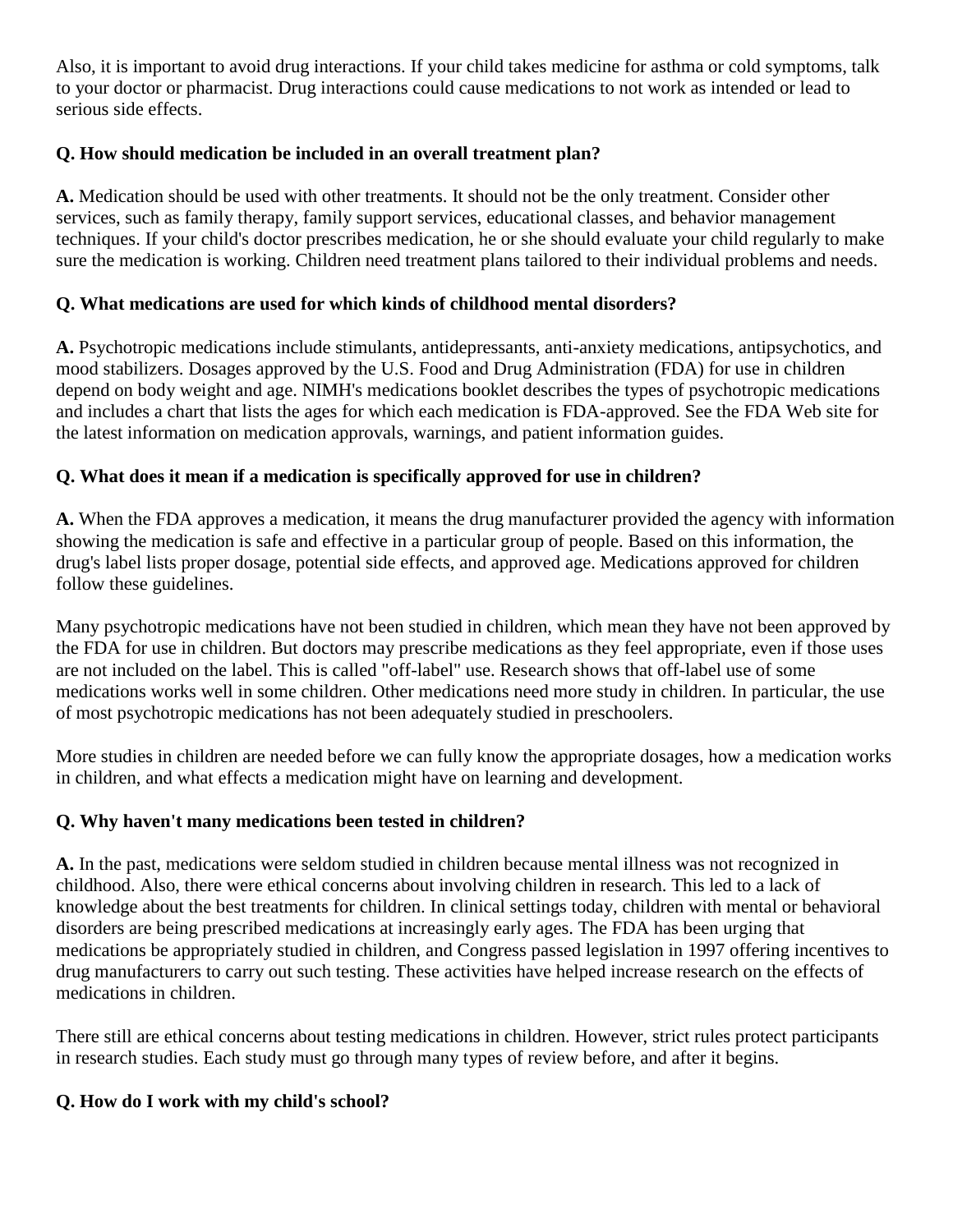**A.** If your child is having problems in school, or if a teacher raises concerns, you can work with the school to find a solution. You may ask the school to conduct an evaluation to determine whether your child qualifies for special education services. However, not all children diagnosed with a mental illness qualify for these services.

Start by speaking with your child's teacher, school counselor, school nurse, or the school's parent organization. These professionals can help you get an evaluation started. Also, each state has a Parent Training and Information Center and a Protection and Advocacy Agency that can help you request the evaluation. The evaluation must be conducted by a team of professionals who assess all areas related to the suspected disability using a variety of tools and measures.

### **Q. What resources are available from the school?**

**A.** Once your child has been evaluated; there are several options for him or her, depending on the specific needs. If special education services are needed, and if your child is eligible under the Individuals with Disabilities Education Act (IDEA), the school district must develop an "individualized education program" specifically for your child within 30 days.

If your child is not eligible for special education services, he or she is still entitled to "free appropriate public education," available to all public school children with disabilities under Section 504 of the Rehabilitation Act of 1973. Your child is entitled to this regardless of the nature or severity of his or her disability.

The U.S. Department of Education's Office for Civil Rights enforces [Section 504](http://www.ed.gov/about/offices/list/ocr/504faq.html) in programs and activities that receive Federal education funds. Visit [programs for children with disabilities](http://www.ed.gov/parents/needs/speced/edpicks.jhtml?src=ln) for more information.

### **Q. What special challenges can school present?**

**A.** Each school year brings a new teacher and new schoolwork. This change can be difficult for some children. Inform the teachers that your child has a mental illness when he or she starts school or moves to a new class. Additional support will help your child adjust to the change.

## **Q. What else can I do to help my child?**

**A.**Children with mental illness need guidance and understanding from their parents and teachers. This support can help your child achieve his or her full potential and succeed in school. Before a child is diagnosed, frustration, blame, and anger may have built up within a family. Parents and children may need special help to undo these unhealthy interaction patterns. Mental health professionals can counsel the child and family to help everyone develop new skills, attitudes, and ways of relating to each other.

Parents can also help by taking part in parenting skills training. This helps parents learn how to handle difficult situations and behaviors. Training encourages parents to share a pleasant or relaxing activity with their child, to notice and point out what their child does well, and to praise their child's strengths and abilities. Parents may also learn to arrange family situations in more positive ways. Also, parents may benefit from learning stressmanagement techniques to help them deal with frustration and respond calmly to their child's behavior.

Sometimes, the whole family may need counseling. Therapists can help family members find better ways to handle disruptive behaviors and encourage behavior changes. Finally, support groups help parents and families connect with others who have similar problems and concerns. Groups often meet regularly to share frustrations and successes, to exchange information about recommended specialists and strategies, and to talk with experts.

#### **Q. How can families of children with mental illness get support?**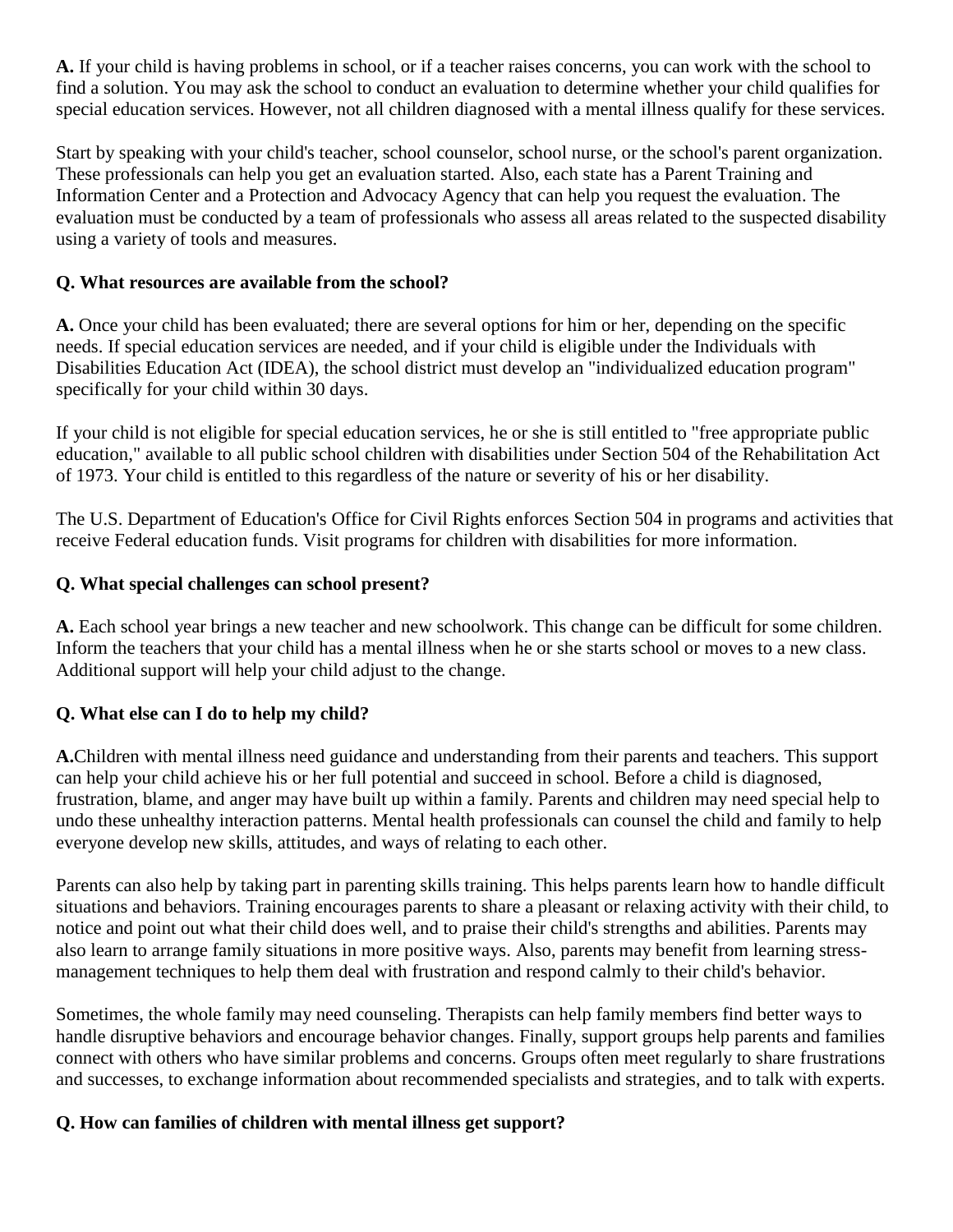**A.** Like other serious illnesses, taking care of a child with mental illness is hard on the parents, family, and other caregivers. Caregivers often must tend to the medical needs of their loved ones, and also deal with how it affects their own health. The stress that caregivers are under may lead to missed work or lost free time. It can strain relationships with people who may not understand the situation and lead to physical and mental exhaustion.

Stress from caregiving can make it hard to cope with your child's symptoms. One study shows that if a caregiver is under enormous stress, his or her loved one has more difficulty sticking to the treatment plan.<sup>4</sup> It is important to look after your own physical and mental health. You may also find it helpful to join a local support group.

# **Q. Where can I go for help?**

**A.** If you are unsure where to go for help, ask your family doctor. Others who can help are listed below.

- Mental health specialists, such as psychiatrists, psychologists, social workers, or mental health  $\bullet$ counselors
- Health maintenance organizations
- Community mental health centers
- Hospital psychiatry departments and outpatient clinics
- Mental health programs at universities or medical schools
- State hospital outpatient clinics  $\bullet$
- Family services, social agencies, or clergy
- Peer support groups
- Private clinics and facilities
- Employee assistance programs
- Local medical and/or psychiatric societies.

You can also check the phone book under "mental health," "health," "social services," "hotlines," or "physicians" for phone numbers and addresses. An emergency room doctor can also provide temporary help and can tell you where and how to get further help.

More information on mental health is at the [NIMH Web site.](http://www.nimh.nih.gov/) For the latest information on medications, see the [U.S. Food and Drug Administration](http://www.fda.gov/) website.

#### **Citations**

1. Kessler RC, Chiu WT, Demler O, Merikangas KR, Walters EE. Prevalence, severity, and comorbidity of 12 month DSM-IV disorders in the National Comorbidity Survey Replication. *Arch Gen Psychiatry*. 2005 Jun;62(6):617-27.

2. Silverman WK, Hinshaw SP. The Second Special Issue on Evidence-Based Psychosocial Treatments for Children and Adolescents: A Ten-Year Update. *J Clin Child Adolesc Psychol*. 2008 Jan-Mar;37(1).

3. Silverman WK, Hinshaw SP. The Second Special Issue on Evidence-Based Psychosocial Treatments for Children and Adolescents: A Ten-Year Update. *J Clin Child Adolesc Psychol*. 2008 Jan-Mar;37(1).

4. Perlick DA, Rosenheck RA, Clarkin JF, Maciejewski PK, Sirey J, Struening E, Link BG. Impact of family burden and affective response on clinical outcome among patients with bipolar disorder. *Psychiatr Serv*. 2004 Sep; 55(9): 1029-35.

## **Reprints:**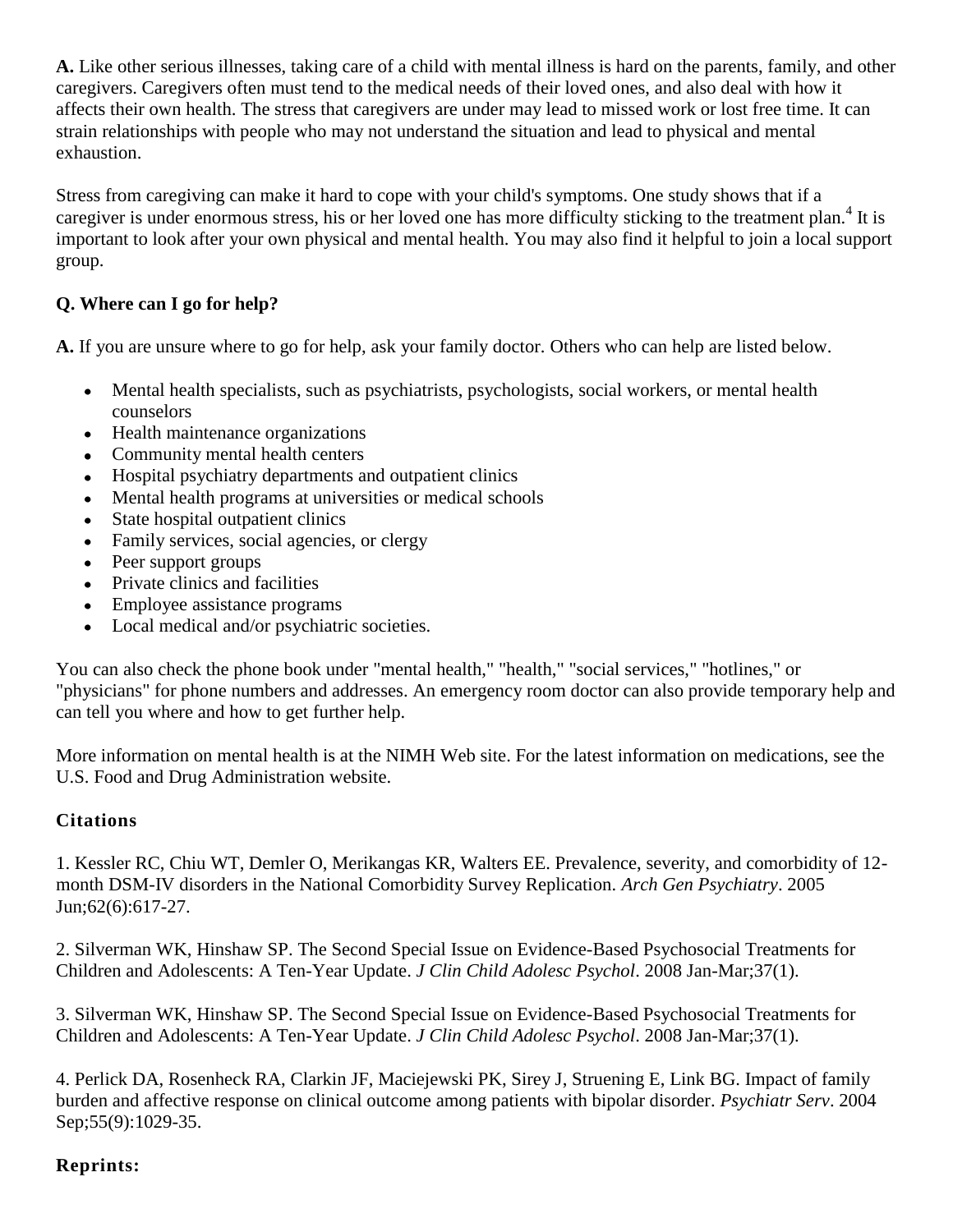This publication is in the public domain and may be reproduced or copied without permission from NIMH. We encourage you to reproduce it and use it in your efforts to improve public health. Citation of the National Institute of Mental Health as a source is appreciated. However, using government materials inappropriately can raise legal or ethical concerns, so we ask you to use these guidelines:

- NIMH does not endorse or recommend any commercial products, processes, or services, and our  $\bullet$ publications may not be used for advertising or endorsement purposes.
- NIMH does not provide specific medical advice or treatment recommendations or referrals; our  $\bullet$ materials may not be used in a manner that has the appearance of such information.
- NIMH requests that non-Federal organizations not alter our publications in ways that will jeopardize the  $\bullet$ integrity and "brand" when using the publication.
- Addition of non-Federal Government logos and Web site links may not have the appearance of NIMH endorsement of any specific commercial products or services or medical treatments or services.

If you have questions regarding these guidelines and use of NIMH publications, please contact the NIMH Information Center at 1-866-615-6464 or e-mail at [nimhinfo@nih.gov.](mailto:nimhinfo@nih.gov)

The photos in this publication are of models and are used for illustrative purposes only.

## **For more information about children and mental health**

Visit the National Library of Medicine's [MedlinePlus,](http://medlineplus.gov/) and [En Español](http://medlineplus.gov/spanish)

For information on [NIMH supported clinical trials,](http://www.nimh.nih.gov/health/trials/index.shtml) the [Clinical trials at NIMH](http://patientinfo.nimh.nih.gov/) in Bethesda, MD or visit the National Library of Medicine [Clinical Trials Database](http://www.clinicaltrials.gov/)

Information from NIMH is available in multiple formats. You can browse online, download documents in PDF, and order materials through the mail. Check the [NIMH Web site](http://www.nimh.nih.gov/) for the latest information on this topic and to order publications. If you do not have Internet access please contact the NIMH Information Resource Center at the numbers listed below.

#### **National Institute of Mental Health**

Science Writing, Press & Dissemination Branch 6001 Executive Boulevard Room 8184, MSC 9663 Bethesda, MD 20892-9663 Phone: 301-443-4513 or 1-866-615-NIMH (6464) toll-free TTY: 301-443-8431 TTY: 866-415-8051 toll-free FAX: 301-443-4279 E-mail: [nimhinfo@nih.gov](mailto:nimhinfo@nih.gov) Web site: [http://www.nimh.nih.gov](http://www.nimh.nih.gov/)

U.S. DEPARTMENT OF HEALTH AND HUMAN SERVICES National Institutes of Health National Institute of Mental Health

NIH Publication No. 09-4702 Revised 2009